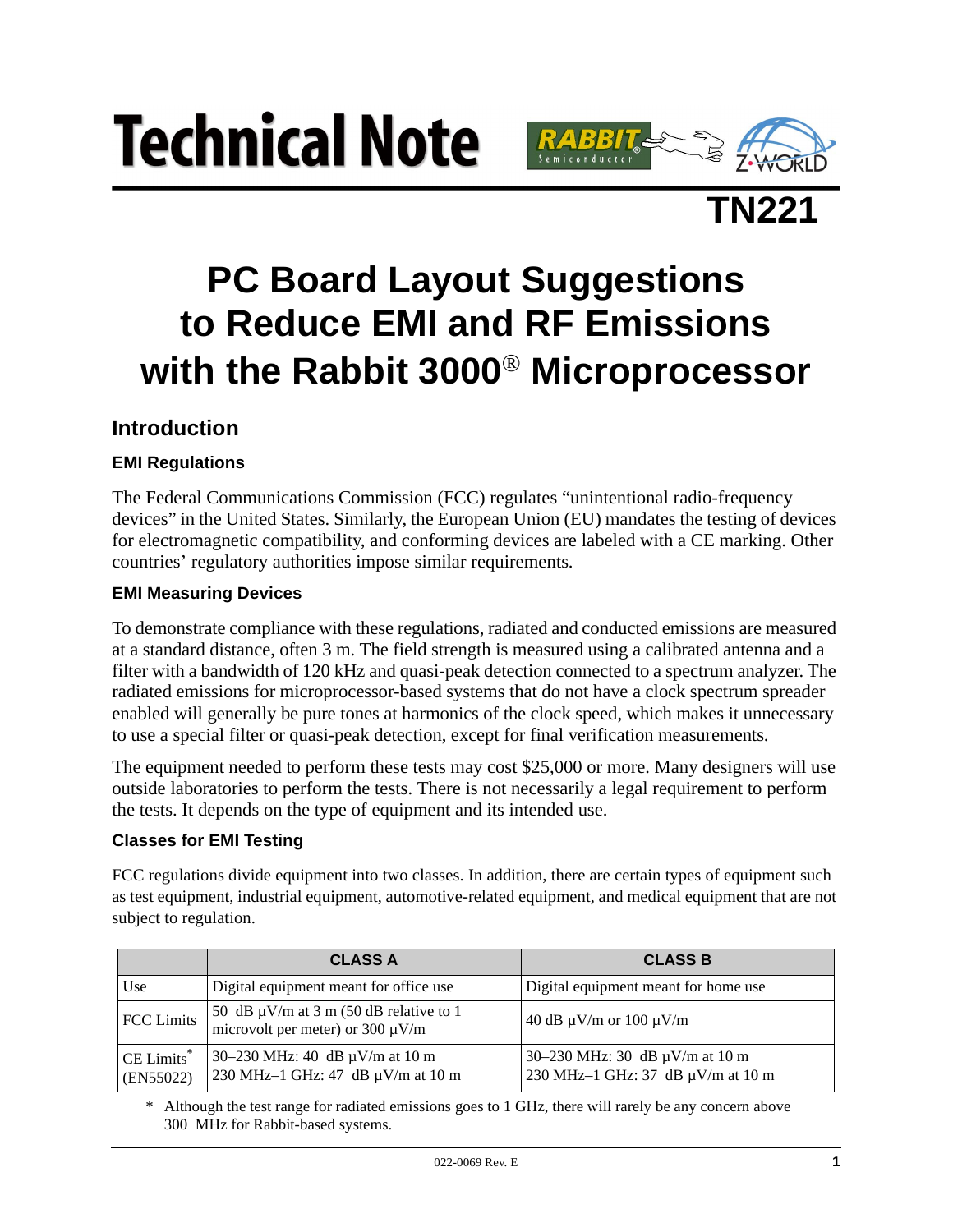# **Unintentional Radiation**

Radiation is generated by high-frequency current flows in PC boards and attached cables. Various governments regulate the levels of radiation from computing devices. The usual test is to place the device to be tested at a set distance from a calibrated antenna, and then to measure the radiation received by the antenna with a spectrum analyzer. The maximum field strength allowed is measured in microvolts per meter  $(\mu V/m)$  at a given frequency. The maximum field intensity allowed is specified in terms of microvolts per meter for radiation in 120 kHz wide bands. Generally the limits are in the range of  $100-300 \mu V/m$  measured at a distance of 3 m. This is expressed in dB relative to 1  $\mu$ V—0 dB corresponds to 1  $\mu$ V/m, and 40 dB corresponds to 100  $\mu$ V/m. [dB = 20  $log_{10}(E)$ ].

#### **Sources of Radiation**

Unintentional radiation is generated in two distinct ways: *differential-mode* radiation from current loops and *common-mode* radiation from antennas. An antenna is often formed by a cable attached to a PC board. If you use a ground plane and don't make certain mistakes, differential-mode radiation is not likely to be a problem at the frequencies where Rabbit microprocessors operate. Commonmode radiation most often occurs because cables are coupled to noise on the ground or power planes of the printed circuit board, and it can be quite strong. The preventive measure to avoid problems with common-mode radiation is to minimize the high-frequency electrical noise and to minimize the coupling to cables.

Differential-mode radiation increases proportional to the square of frequency. Common-mode radiation increases directly proportional to the frequency.

#### **Differential-Mode Radiation**

Differential-mode radiation can be calculated from the following formula.

$$
E = 8.6 * 10^{-9} * f^{2} * A * I
$$

where

E is the electric field as measured in FCC tests at  $3 \text{ m (in -dB } \mu \text{V/m})$ 

f is the frequency (in MHz)

A is the area of the loop (in  $mm<sup>2</sup>$ )

I is the current (in µA for a 120 kHz bandwidth)

#### **Example**

An address line toggles at 14 MHz, driving 100 pF with a 10 ns rise time. The current during the charge or discharge period of 10 ns is calculated from

$$
I = C \frac{dV}{dt} = 100 * 10^{-12} * \frac{3.3}{10 * 10^{-9}} = 33 mA
$$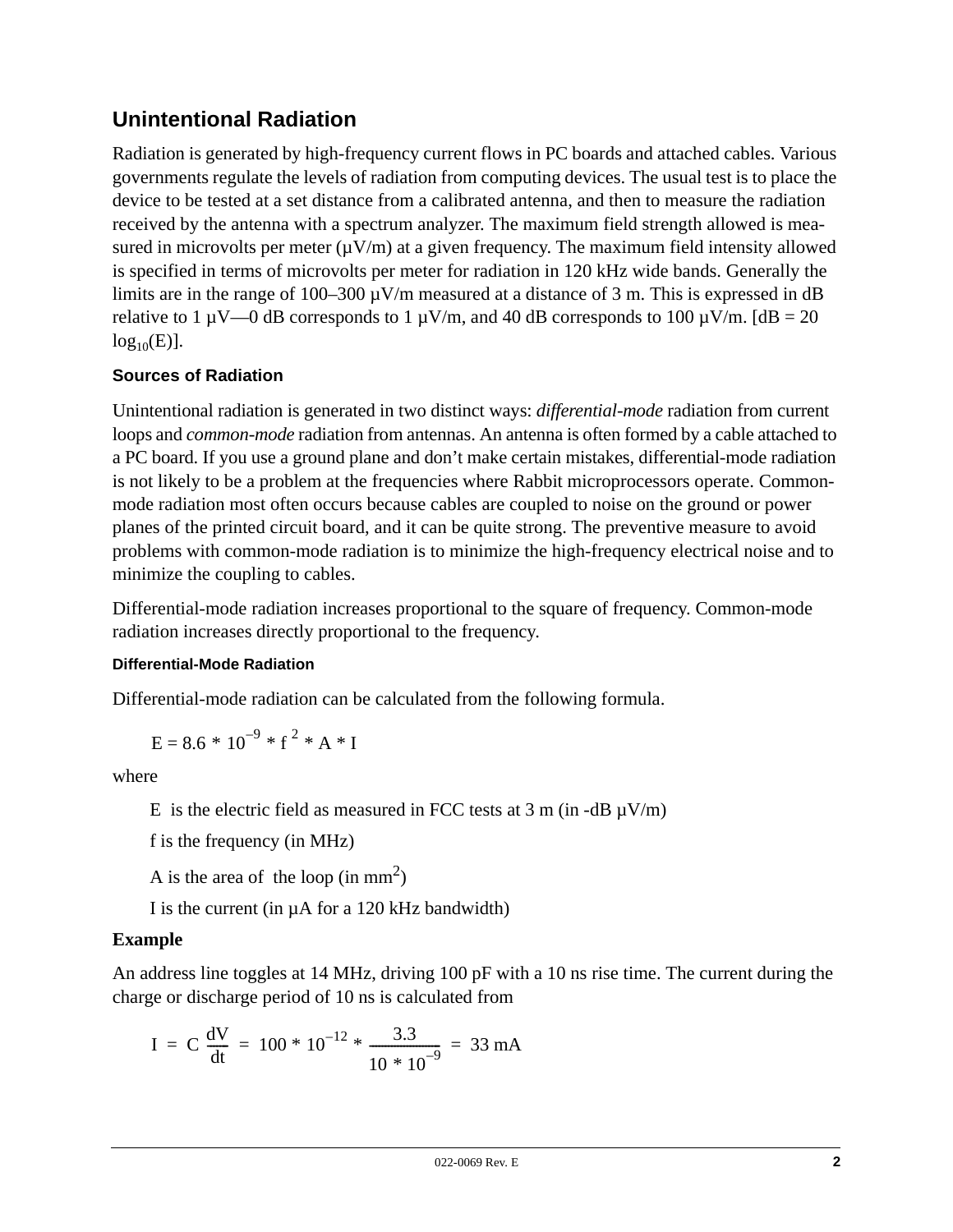The average current is reduced since current only flows for 20 ns out of the 70 ns period. The average current is close to 9 mA. If the current is split between 25 harmonic frequencies whose amplitude is proportional to 1/f (a rough approximation), then the current for the 14th harmonic (196 MHz) is about 2% of the total, or 180 µA. If the address-line trace is 100 mm long and 1 mm above the ground plane, the loop area is  $100 \text{ mm}^2$ . The radiation associated with this harmonic is given by

 $E = 8.6 * 10^{-9} * 196 * 196 * 100 * 180 = 5.9 \text{ }\mu\text{V/M} \text{ } @3 \text{ m, or } 15.4 \text{ dB } \mu\text{V/m } @3 \text{ m}$ 

This compares to the FCC limit of 40 dB  $\mu$ V. This example is modeled on address line A0 toggling at ½ a clock frequency of 29.5 MHz. Not many traces on a Rabbit 3000 PC board would have this much radiation, and they would not generally add linearly due to different antenna orientations and differing frequencies.The fastest toggling lines are A0 and the 8 data lines. The above example is exaggerated because these lines are not generally 100 mm long, they usually have less than 100 pF loading, and they don't toggle in a uniform manner since bus cycles have different lengths and the data lines toggle in a more or less random fashion. Taking all these factors into account, it is likely that the entire differential-mode radiation will be less than 20 dB µV without enabling the spectrum spreader. If the spectrum spreader is enabled, these values would be reduced by approximately another 15 dB  $\mu$ V/m @ 3 m to perhaps 5 dB  $\mu$ V/m @ 3 m for the entire board.

On the other hand, if there is a long slot in the ground plane and the return current is diverted by

50 mm, the loop area might be increased from 100 mm<sup>2</sup> to 2500 mm<sup>2</sup>, and radiation from a single line might increase by a factor of 25 or 28 dB. (Return current normally flows under a trace in the ground plane.)

#### **Common-Mode Radiation**

Common-mode radiation is the radiation emitted by an antenna, such as a wire attached to a voltage source.

The formula for common-mode radiation is:

 $E = 0.4 * f * L * I$ 

where

E is the electric field at 3 m (in  $\mu$ V/m @ 3 m)

f is the frequency (in MHz)

L is the length of the antenna (in m)

I is the current in the antenna (in  $\mu$ A)

#### **Example**

An antenna is 1 m long. The current is 1  $\mu$ A, and the frequency is 100 MHz.

 $E = 0.4 * 100 * 1 * 1 = 40 \mu V/m$  @ 3 m

This is quite significant since the FCC Class B limit is 100  $\mu$ V/m  $\omega$  3 m.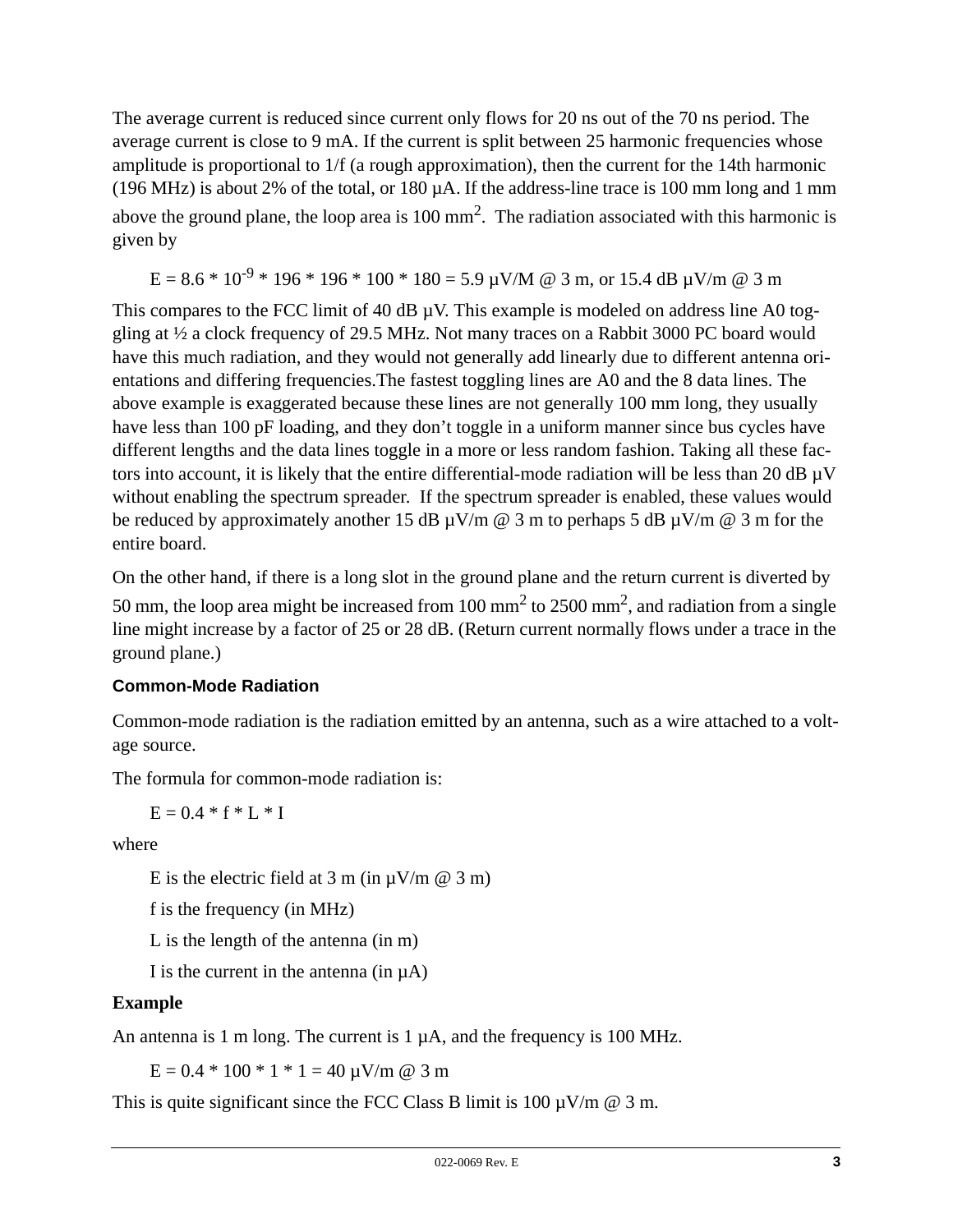# **PCB Layout Considerations**

Even though the Rabbit 3000 has powerful anti-EMI features, it is still important that printed-circuit board (PCB) layout be done taking into account proper precautions against EMI. The higher the clock frequency, the worse the EMI. Expect the EMI amplitude to increase by 6 dB for each doubling of clock frequency.

The most important PC board layout goal for Rabbit 3000 systems is to minimize power-ground noise. As a practical matter, power-ground noise is the main driver of radiated emissions. Usually the main source of this noise is the Rabbit 3000 microprocessor. Minimizing power-ground noise is accomplished by blocking the escape of noise from the processor and into the power and ground planes, and by designing a power-ground system that has low impedance over a broad range of frequencies. Noise may be blocked from exiting the processor package by using suitable decoupling capacitors connected directly to the package power pins. The goal of a low-impedance power-ground system is realized by minimizing the spacing between the power and ground planes and by using low-impedance decoupling capacitors connected with low-inductance connections to the power planes.

#### **Rabbit 3000 Die**

The Rabbit 3000 microprocessor silicon die has two separately powered parts shown in [Figure 1](#page-3-0): the *core*, which is the logic in the center part of the die, and the *I/O ring*, which is located on the edges of the die and consists of the buffers that interface with the package I/O pins. The core logic is very fast with rise times of the order of 100 ps. The I/O ring buffers drive large currents whose rise times are much slower, around a few nanoseconds. Separate power pins supply power to the core and to the I/O ring of the Rabbit 3000.



<span id="page-3-0"></span>*Figure 1. Rabbit 3000 Die and Package*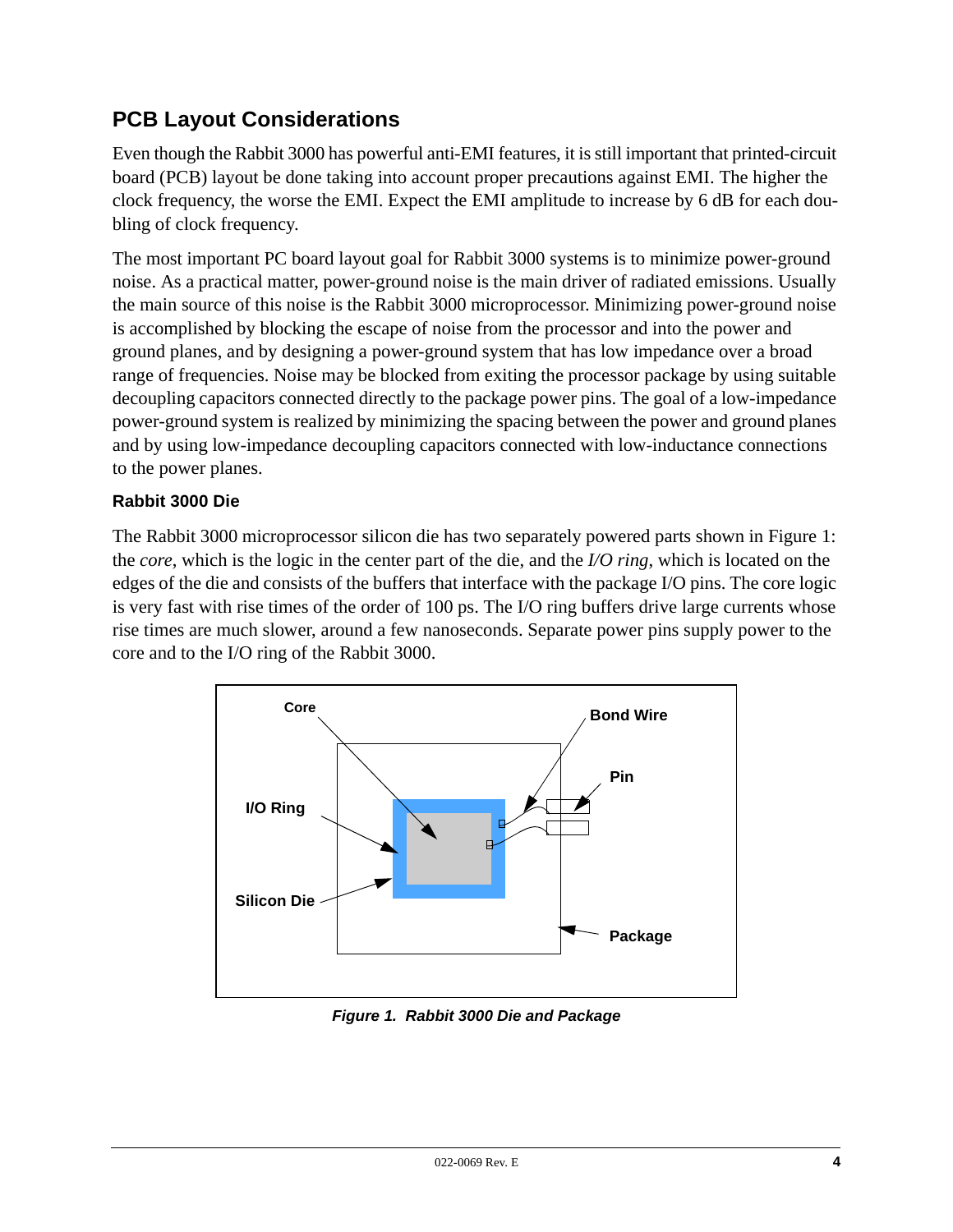Most of the high-frequency noise originates in the Rabbit 3000 microprocessor core. This noise then escapes the microprocessor package via the four power pins (8, 24, 72, and 88 in an LQFP package) power and the four ground pins (9, 25, 73, and 89 in an LQFP package) that provide power to the core. There are seven power pins and eight ground pins for the I/O ring. An additional power pin, pin 51, is for the battery backup of the clock, and this can be treated in the same manner as the other power pins for the purpose of decoupling.

EMI mitigation is done by adding decoupling capacitors in three areas:

- 1. Between the power and ground pins of the Rabbit 3000 microprocessor itself.
- 2. Between the power and ground pins of other memory chips on the PCB.
- 3. Between the power and ground planes of the PCB.

#### **Decoupling Capacitors Around Rabbit 3000 Microprocessor**

To prevent high-frequency noise produced within the Rabbit 3000 microprocessor from escaping through the power and ground system of the PCB, each pair of core power and ground pins should be decoupled from the PCB by a pair of capacitors as shown in [Figure 2](#page-4-0) below. Since the capacitors and the connecting traces form a "filter," it is important that the vias to the ground and power planes are placed after the "filter." Besides the core power pins, the I/O ring's power and ground pins should also be decoupled as shown to prevent noise generated in the I/O ring from escaping and to provide a low-impedance source of switching current.



<span id="page-4-0"></span>*Figure 2. Processor and PC Board Decoupling*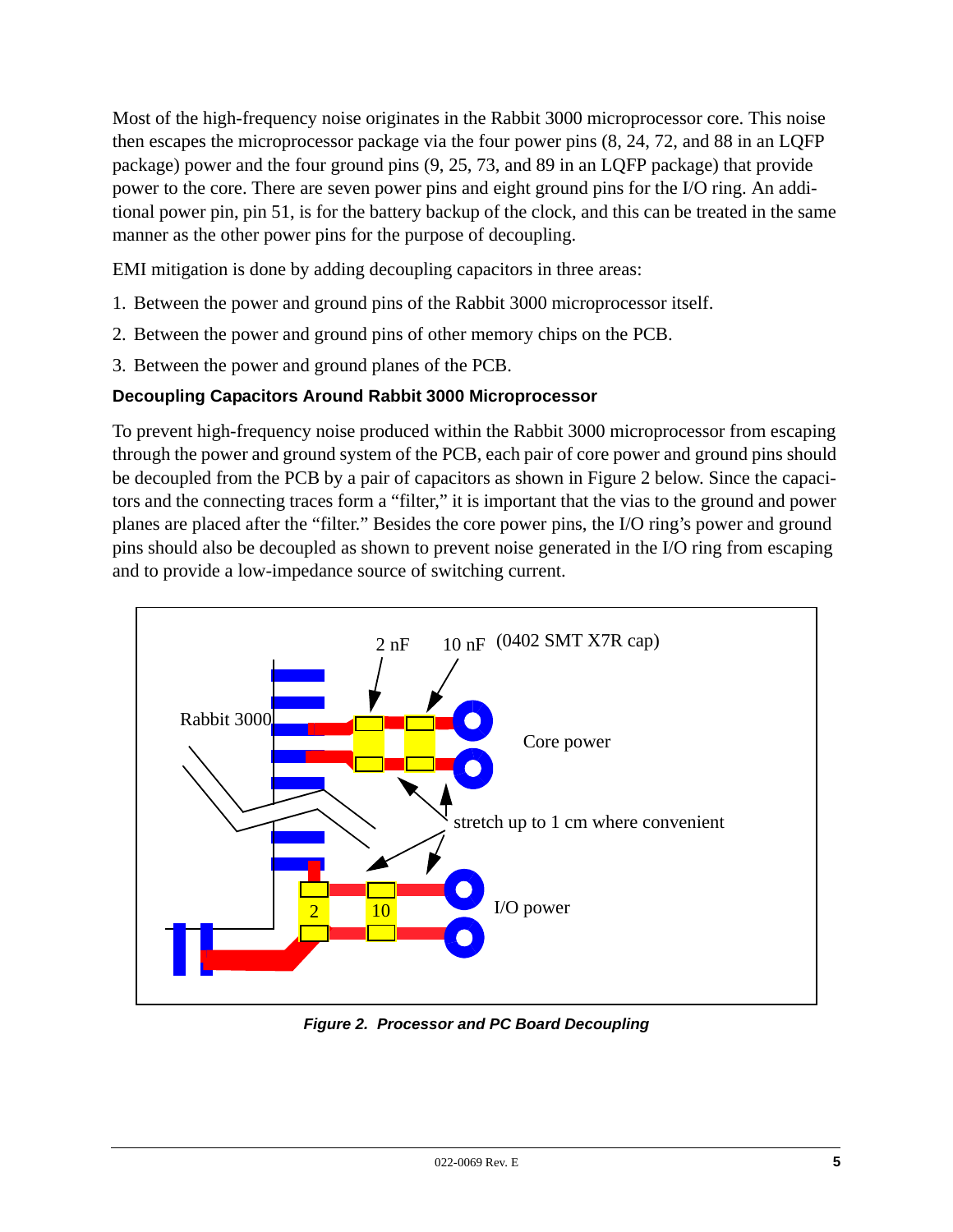The decoupling capacitors may be placed on the "back side" of the PCB relative to the Rabbit 3000 if there is not enough room on the Rabbit 3000 side of the PCB. See [Figure 3](#page-5-0).



*Figure 3. Placing Decoupling Capacitors on the "Back" Side of the PCB*

<span id="page-5-0"></span>The photo in [Figure 4](#page-5-1) shows the pairs of capacitors at each pair of power and ground pins, except for the pairs attached to pins 51 and 48 and to pins 112 and 115. These capacitors are located on the reverse side of the board. If the unfiltered signal from the power pins is passed through the board, it is very important that it not connect to the ground or power plane before it passes through the 2-capacitor filter. Typically PC board layout programs are prone to make this connection automatically unless the signal name is not identified as power or ground.

> <span id="page-5-1"></span>**NOTE:** All of the layout recommendations described in this technical note have not been followed for the board shown in this photo, but the board still functions quite well.

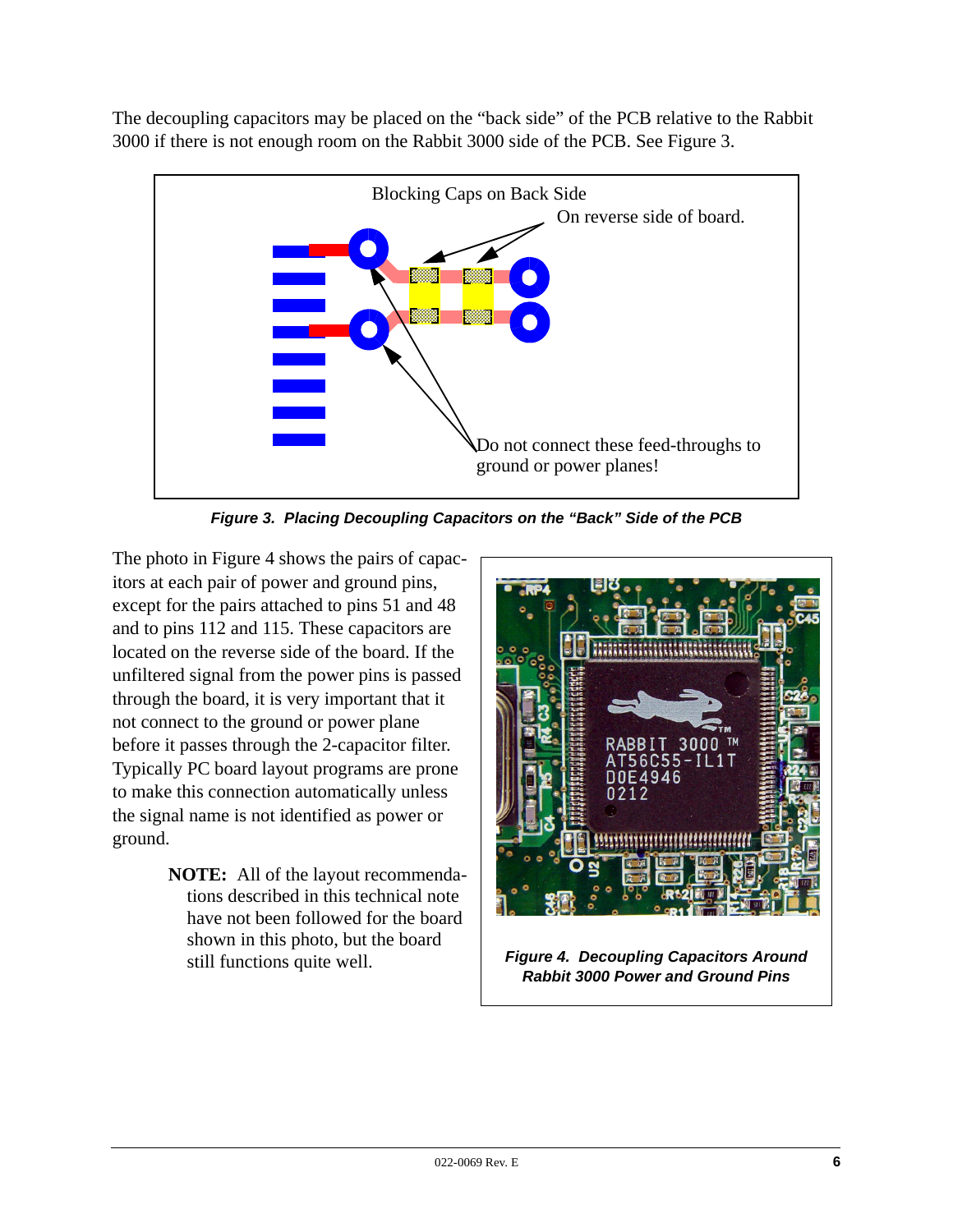#### **Decoupling Capacitors Around Memory Chips**

Memory chips can be decoupled as shown in [Figure 5](#page-6-0). If the memory chip is fast or has adjacent ground and power pins, then both ground and power can be isolated from the power planes in the same manner as the processor. For TSOP packages it is difficult to build an isolated power and ground supply because that would require running a low-inductance (wide) ground trace under the package.



<span id="page-6-0"></span>*Figure 5. Decoupling TSOP Memory Chip*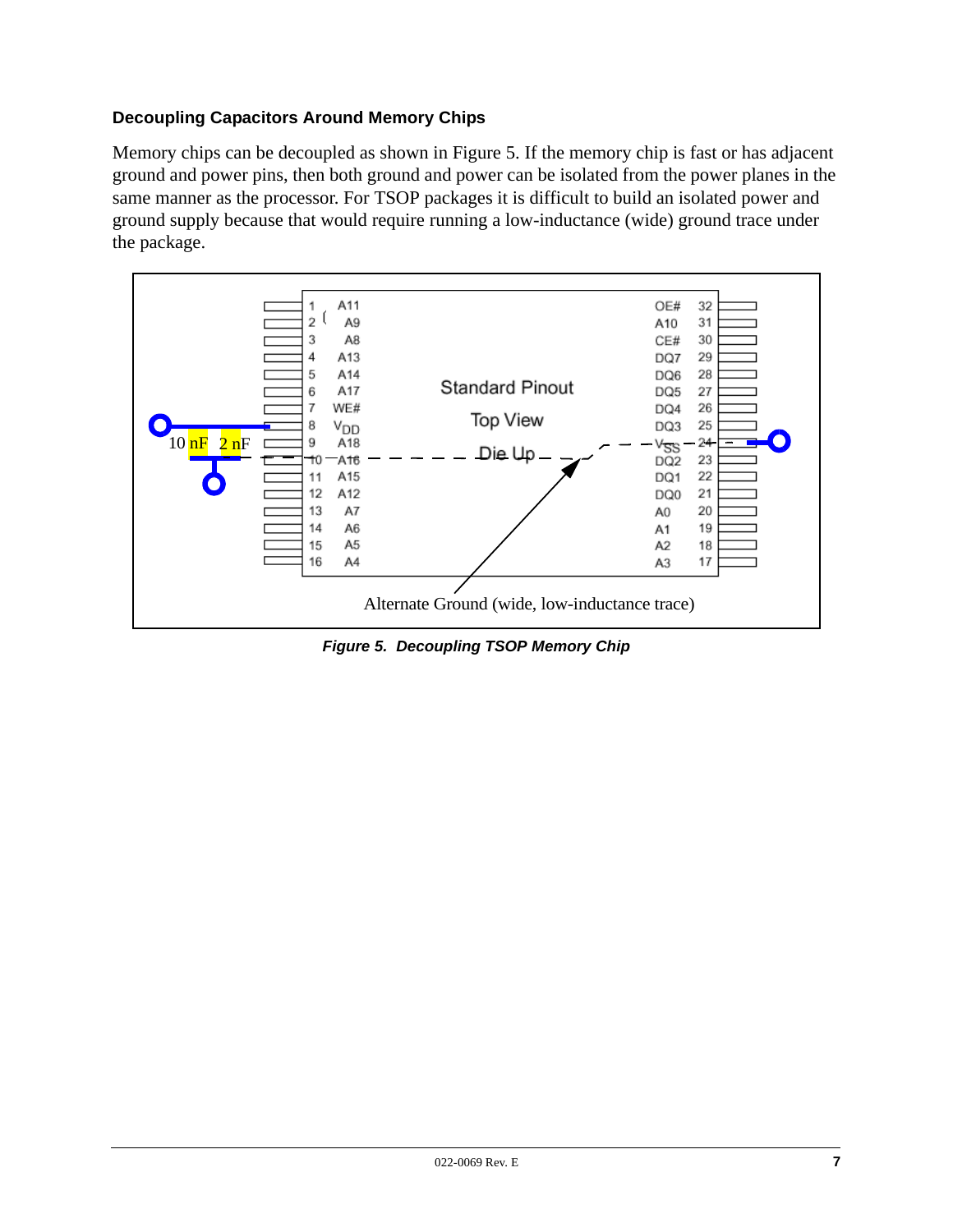#### **Decoupling Capacitors Between PCB Power and Ground Planes**

Although we think it is *possible* to design a 2-layer printed circuit board with reasonable EMI, at least at low clock frequencies, a minimum of a 4-layer printed circuit board with separate ground and power planes is recommended. The PC board "stackup" or manufacturing instructions should provide for minimal separation between the power and ground planes so as to maximize powerground capacitance and to minimize impedance. Usually these planes can be separated by 2 or 4 mils (0.05 or 0.10 mm). If you do not specify the stackup, you will likely end up with a 16 mil (0.4 mm) separation, which will increase high-frequency noise by a large amount, perhaps by as much as 12 dB. A 2 mil (0.05 mm) separation can be achieved by using a prepreg material between the power and the ground planes. If a separate fiberglass core is used with plating on both sides, then the minimum separation is usually 4 mils (0.10 mm).

If you are using a RabbitCore module based on the Rabbit 3000, you may consider using a 2-layer motherboard because RabbitCore modules have such low emissions.

The power and ground planes should be connected by decoupling capacitors that are in addition to capacitors used to decouple the processor and the memory chips. Since decoupling capacitors are relatively ineffective at frequencies above 100 MHz, use a number of small capacitors in parallel to achieve high-frequency decoupling—about ten 2 nF capacitors, five 10 nF capacitors, and four 100 nF capacitors. The 2 nF and 10 nF capacitors should have double vias at each connection to keep the inductance low. The more cables and other devices there are connected to the board, the more important the decoupling is between the power and the ground planes.



Since routing traces in the ground plane creates slots, this practice should be avoided, particularly if the slot is crossed by traces carrying heavy current at high frequency. The reason is that the return current in the ground plane that normally flows under the trace at high frequencies will be diverted around the slot, creating a current loop that may radiate significantly if the loop area is large.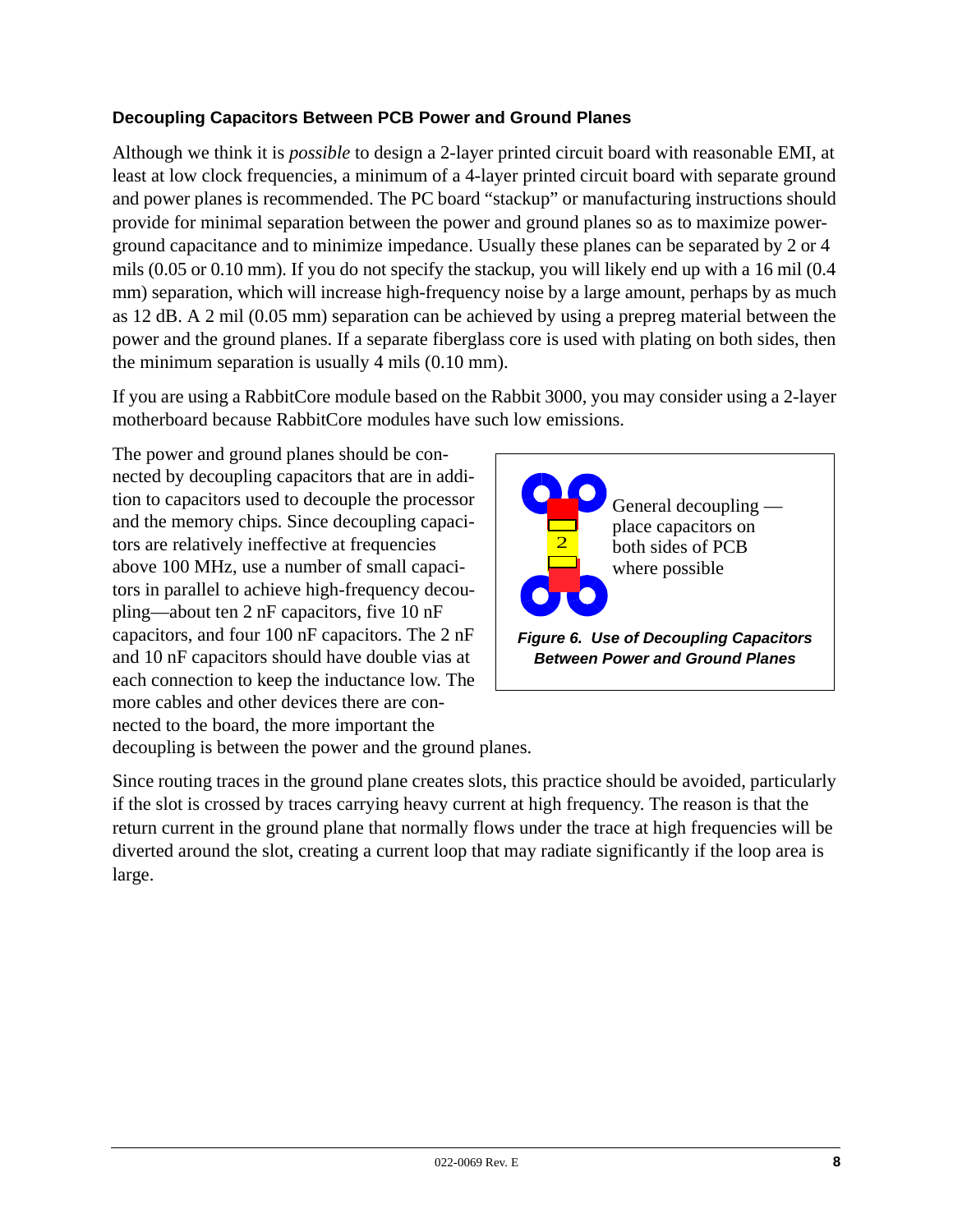#### **Cables Attached to the PCB**

Cables connected to the PC board can serve as antennas if they have high-frequency commonmode noise<sup>\*</sup> coupled to them. The noise can be coupled to the shield of a cable, to all wires of twisted pairs or cable bundles, or to a single wire. The noise can get on the cable by capacitive coupling from the ground and power planes, via the driver power supply, or by passing through the driver circuitry. In [Figure 7](#page-8-0) the driver has been provided with its own filtered power supply, and the ground and power planes have been cut away to prevent capacitive coupling to the traces exiting the driver, the connector, or the cable. It may also be necessary to filter the signal entering the driver if the driver has the capacity of passing high-frequency noise. Drivers that spend most of the time either on or off have saturated transistors and may only pass noise from the power supplies and not from the signal input. Surface-mount ferrite beads can be used to filter the signal and also as an alternative to the resistors shown in the power supply filter for the driver. Even a few picofarads of coupling capacitance to a noisy ground can be important at frequencies of 200 MHz or higher if the cable length and configuration makes it a good antenna. Avoid dangling cables, which will behave like antennas, when running EMI tests. Instead, route the cables close to a metal chassis, as you would in an actual system installation. Remember you are not obliged to set up the EMI testing in such a manner as to assure failure. You obligation is to set up the test in a manner that is representative of real-world installation practices, including your own recommendations to your customers as to how to install your equipment. Remember, too, that practices that reduce radiation also reduce susceptibility to strong electric fields that might disturb the operation of the equipment.



*Figure 7. Decoupling RS-485 Cable Driver Chip*

<span id="page-8-0"></span>Common-mode noise refers to noise coupled commonly into both wires of a twisted pair or into the shield of a shielded wire.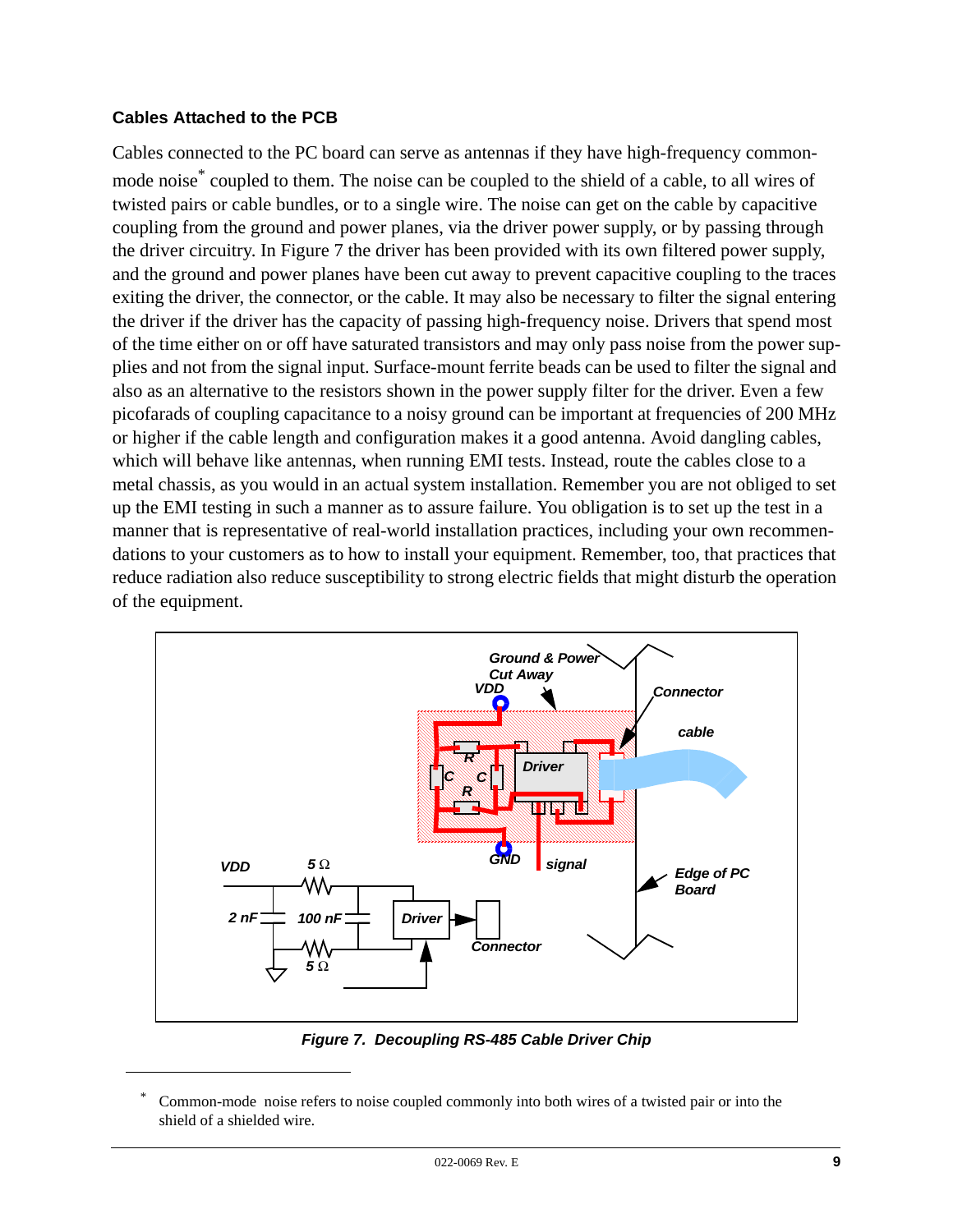#### **Clock and Oscillator Considerations**

Pin 1 of the Rabbit 3000 can be programmed to output the internal clock or the internal clock divided by 2. The Z-World BIOS automatically disables this pin. To minimize EMI, avoid using this pin as a clock output. Most Rabbit designs don't need to use the clock output pin explicitly. However, in cases that require a clock, use clock/2 if possible. Also, a series resistor can (and should) be placed in the clock line to slow down the rise and fall times, which will reduce radiated emissions at higher harmonics of the frequency. Place the resistor, which might be around 1 k $\Omega$ , as close to pin 1 as possible. The capacitive load of whatever the clock line is connected to, along with the resistor, creates an RC time constant that slows the edge. If the capacitive load is larger, a smaller resistor is needed and vice versa.

Keep the clock line as short as possible, and run it over a ground plane or—better yet—between two ground planes. Position the clock line well away from other traces, especially traces running parallel to it for any distance.

The external oscillator circuit that uses the built-in oscillator buffer of the Rabbit will not generally be a significant source of radiation since the edges are slow and the oscillator normally runs at ½ the clock frequency if the clock doubler is used. If a separate oscillator unit with fast rise times is used, then it may be useful to take some precautions in routing and controlling edge rates.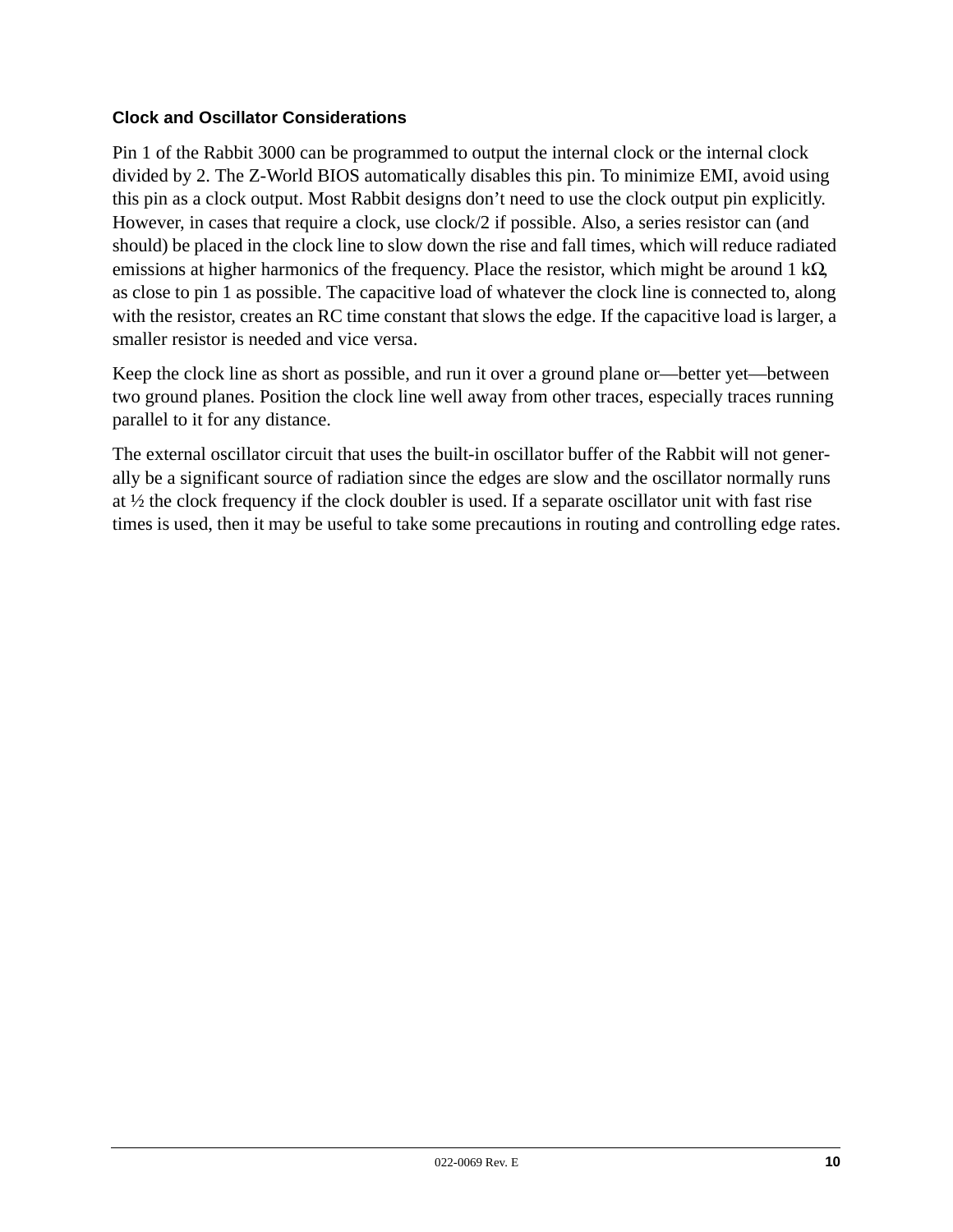# **Practical Examples**

The graph in [Figure 8](#page-10-0) below shows the levels of ground-to-power noise measured by connecting the spectrum analyzer between the ground and the power planes on a PCB with a Rabbit 3000 operating at 29.49 MHz. The spectrum shown corresponds to the signal passing through a 120 kHz filter, the same bandwidth used for government EMI tests. The measurements here are direct-contact measurements of ground-to-power noise on the printed circuit board, and should not be confused with the measurements made by connecting the spectrum analyzer to an antenna—although there will be a relationship that depends on the geometry and the circuitry of the PC board.



#### *Figure 8. Ground-to-Power Noise Spectrum 120 kHz Bandwidth Rabbit PC Board Operating at 29.5 MHz*

<span id="page-10-0"></span>If you follow the guidelines given in this technical note for decoupling and spacing for the ground and power planes, your board will probably be within 10 dB of the values shown in the graph. The spectrum shown in the graph with the clock spectrum spreader off appears to be a noisy signal, when observed on an oscilloscope, with excursions of approximately 20 mV. The rms amplitude is also on the order of 2 mV.

We will give some examples of the expected radiation from attached cables in various configurations given this degree of power-ground noise.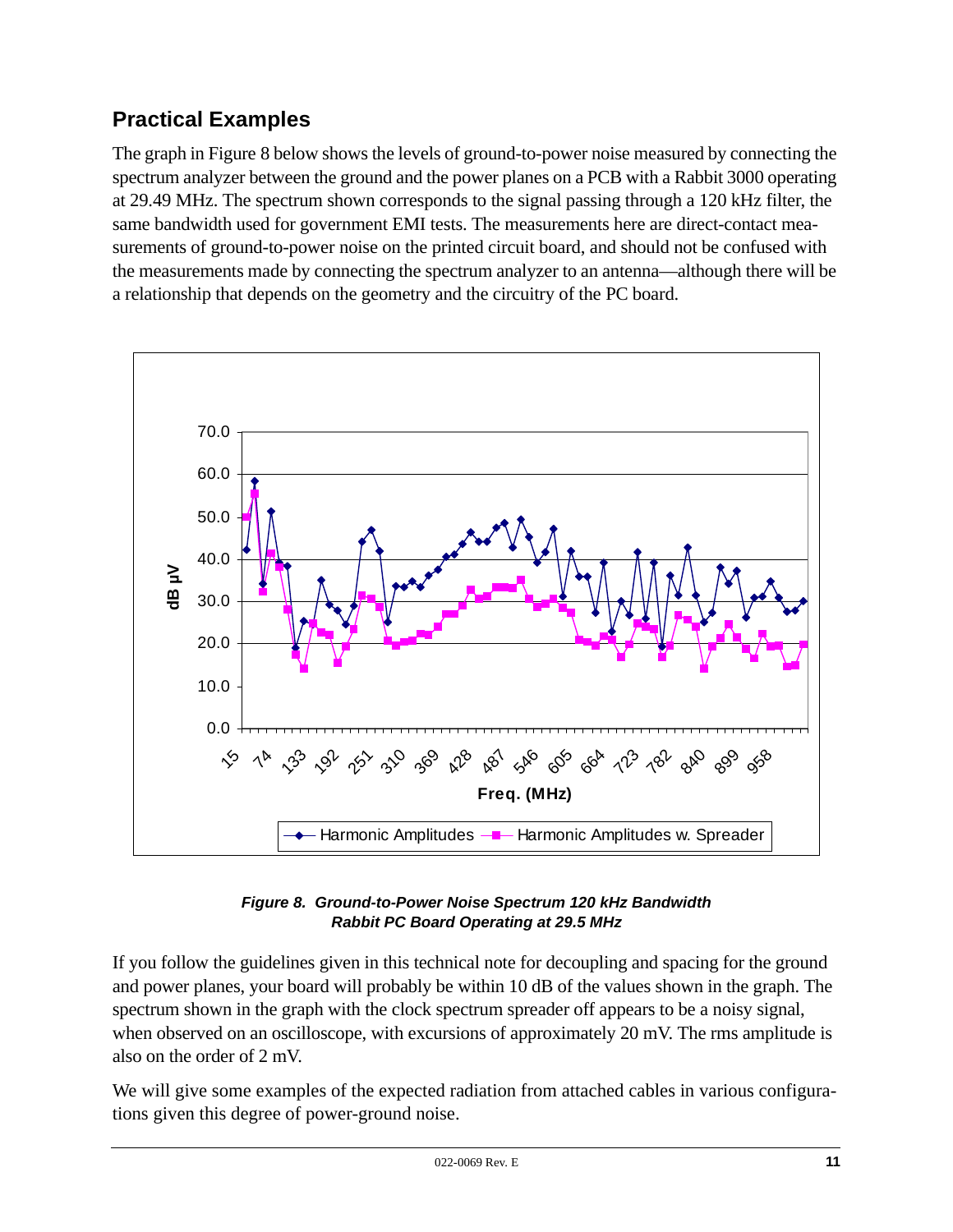#### **Cable is a Perfect Antenna, Shield Coupled to Ground Plane**

This example illustrates a worst-case type of situation. Notice that the graph in [Figure 8](#page-10-0) shows a peak of around 35 dB µV at about 147 MHz with the spectrum spreader turned off. The amplitude at the same frequency drops to about 23 dB µV when the spectrum spreader is turned on.

Assume that a cable shield is attached directly to the ground plane, and calculate the radiation for 147 MHz with the spectrum spreader off and on. Assume that the cable is a perfect whip antenna ¼ wavelength long sticking straight up above a ground plane that the board is embedded in. The power-ground noise is 56  $\mu$ V (35 dB  $\mu$ V) with the spectrum spreader off, and 14  $\mu$ V (23 dB  $\mu$ V) with the spectrum spreader on. Cut these values in half based on the assumption that the excursions of the ground plane relative to earth ground are ½ as great as the power-ground excursions. A whip antenna has a feedpoint impedance of 36  $\Omega$ . The current will be 28/36 = 0.77  $\mu$ A with the spectrum spreader off, or  $7/36 = 0.19$   $\mu$ A with the spectrum spreader on. The  $\frac{1}{4}$  wavelength antenna will be 0.51 m long. Using the equation for common-mode radiation given previously, the radiation level at 3 m will be 30  $\mu$ V/m or 29.5 dB  $\mu$ V/m, which is 13.5 dB below the FCC Class B limit of 43 dB  $\mu$ V/m  $\omega$  3 m at this frequency. With the clock spectrum spreader on, the radiation will be 7.5  $\mu$ V/m or 25.5 dB  $\mu$ V/m, 21 dB below the FCC Class B limit.

These numbers could easily be 20 dB lower if the antenna is not "perfect," for example, if the antenna is not exactly ¼ wavelength or if it is not sticking straight up into space above a perfect ground plane. Thus, the EMI radiation at 147 MHz will likely be 25 + 20 = 45 dB µV *below* the FCC Class B limit. Note that European standards and tests are similar to the FCC standards and tests.

If the shield is coupled through a 5 pF capacitor instead of being connected directly to the ground plane, the radiation emitted will be reduced even further. The capacitor has an impedance of 216  $\Omega$ at 147 MHz ( $Z = 1/(2 \cdot \pi \cdot f \cdot C)$ ). The 5 pF coupling capacitor will reduce the current by a factor of 6 (36 Ω/216 Ω), or 16 dB compared to a direct connection.

Having multiple cables will probably not increase the radiation a great deal provided that they are all well decoupled from noise sources, since the various cables will not be tuned to the same frequencies or radiate in the same direction.

If it is necessary to connect a cable shield to ground for safety or other reasons, it may be possible to use a ferrite bead that has a high resistance at high frequencies but a low DC resistance. A common-mode choke is a device that can be used to remove common-mode voltages from twisted-pair wires such as RS-485 cabling. If these chokes are used, keep in mind that capacitive coupling will still be present.

This example reflects results that are already 40 dB or a factor of 100 below the FCC Class B limits.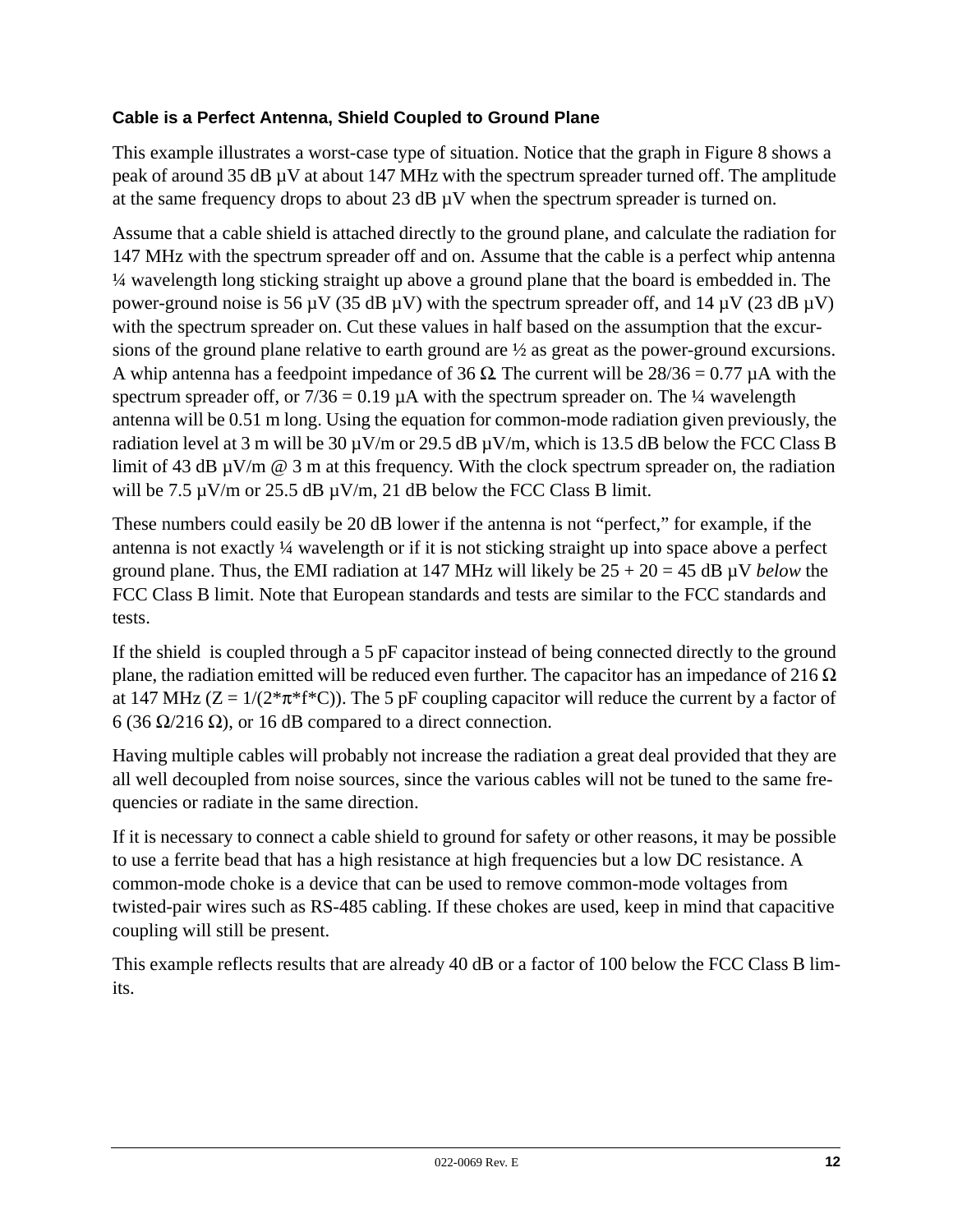[Figure 9](#page-12-0) shows the radiated noise up to approximately 500 MHz for the example RCM3100 board with the spectrum spreader at the normal setting. The radiated noise was not detectable above this frequency because it was too far below the background noise level. From the graph is appears that additional decoupling in the range of 30–100 MHz (using 2 nF and 10 nF capacitors) would be effective in further reducing ground-power noise and thus radiated noise. The noise is probably being radiated from the power cable, which is acting as an antenna. It should be realized that the radiated noise shown below would be quite difficult to detect using the standard FCC 120 kHz filter since it is below the noise level (typically 25 dB  $\mu$ v/m @ 3 m) encountered with an open-field test site. A 200 Hz wide filter was used to make these measurements.



#### *Figure 9. RCM3100 Radiated Noise With "Normal" Spectrum Spreader Enabled*

<span id="page-12-0"></span>**NOTE:** Do not confuse the line labeled **Gnd-Pwr Noise dBuV** with the radiated levels. These measurements resulted from a direct connection of the spectrum analyzer to the board power and ground.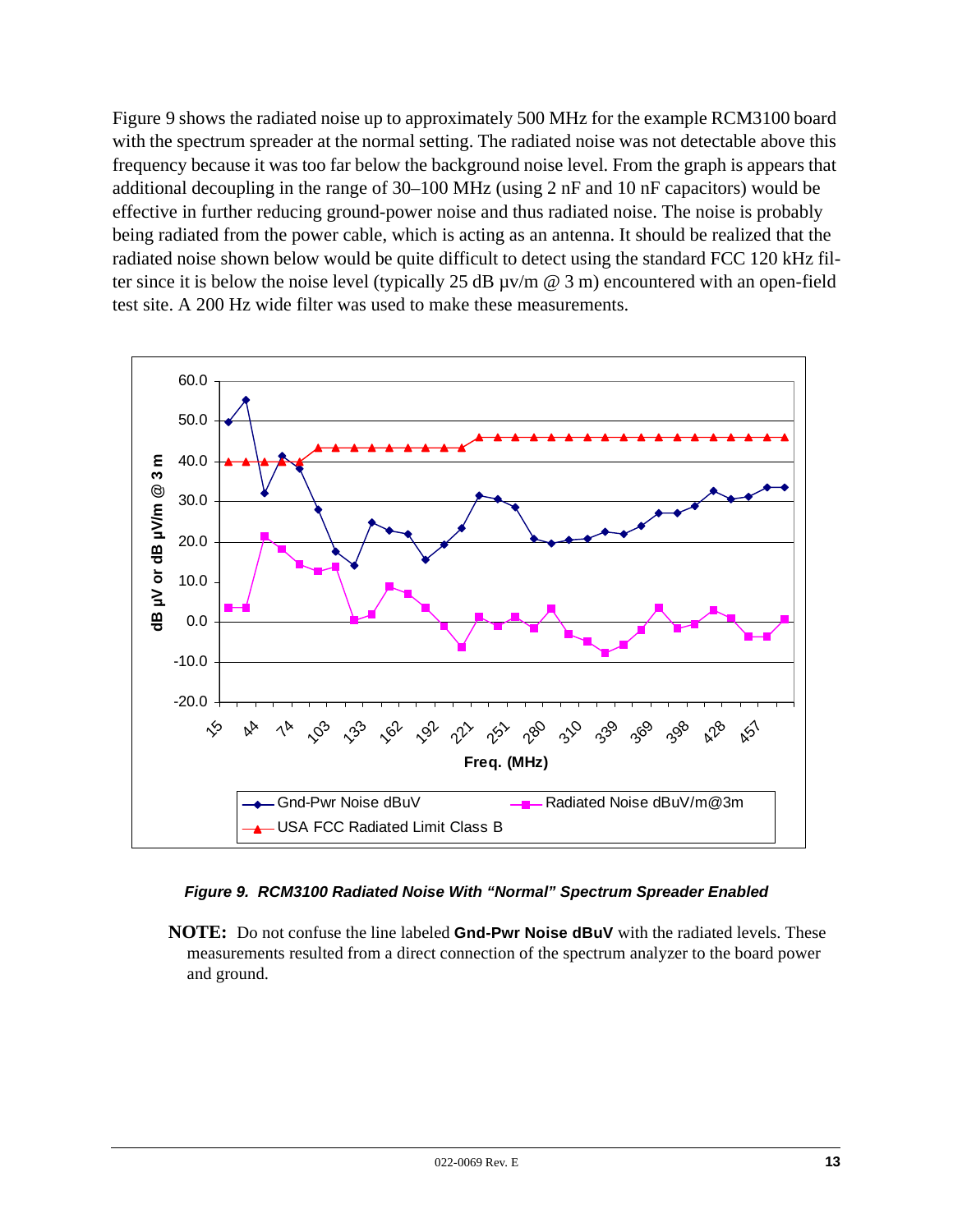#### **Power-Supply Cables**

If high-frequency common-mode noise is present on the power-supply cables, then the entire board can serve as an antenna relative to the power-supply ground, and that noise will be added to the noise on other attached cables. If power is supplied directly to the PC board via a long pair of wires, then one wire is attached to VDD and the other is attached to ground or VSS. In this case, the incoming pair of wires should be isolated from capacitive coupling to the ground or power planes, and should be connected directly to a large and small capacitor in parallel, and then to the planes. The same precautions should be taken if unregulated voltage or AC is brought to the board and passed into a local regulator. Common-mode currents in the power cable can also be reduced by wrapping the cable around a ferrite filter or by installing a common-mode choke.



*Figure 10. Power Supply Connections*

#### <span id="page-13-0"></span>**Motherboard/Daughter Board**

In a motherboard/daughter board or a digital backplane it is usually necessary to make a lowinductance common ground. Anything else will result in ground bounce if fast signals travel from one board to another. The ground bounce is created when the fast return current attempts to pass through the connecting inductance between the boards. However, VDD can be filtered before it exits a noisy board and connects to the VDD on a mother or daughter board that does not have high-frequency noise sources (processors). The worst situation is distributing a common clock to a number of different connected boards. To minimize such problems, the clock should have the slowest rise time possible (for example, use a series 1 k $\Omega$  resistor near the clock source) so as to reduce the higher frequencies, or better, distribute the clock using a differential driver and a transmission line consisting of two conductors. This will avoid return currents through ground.